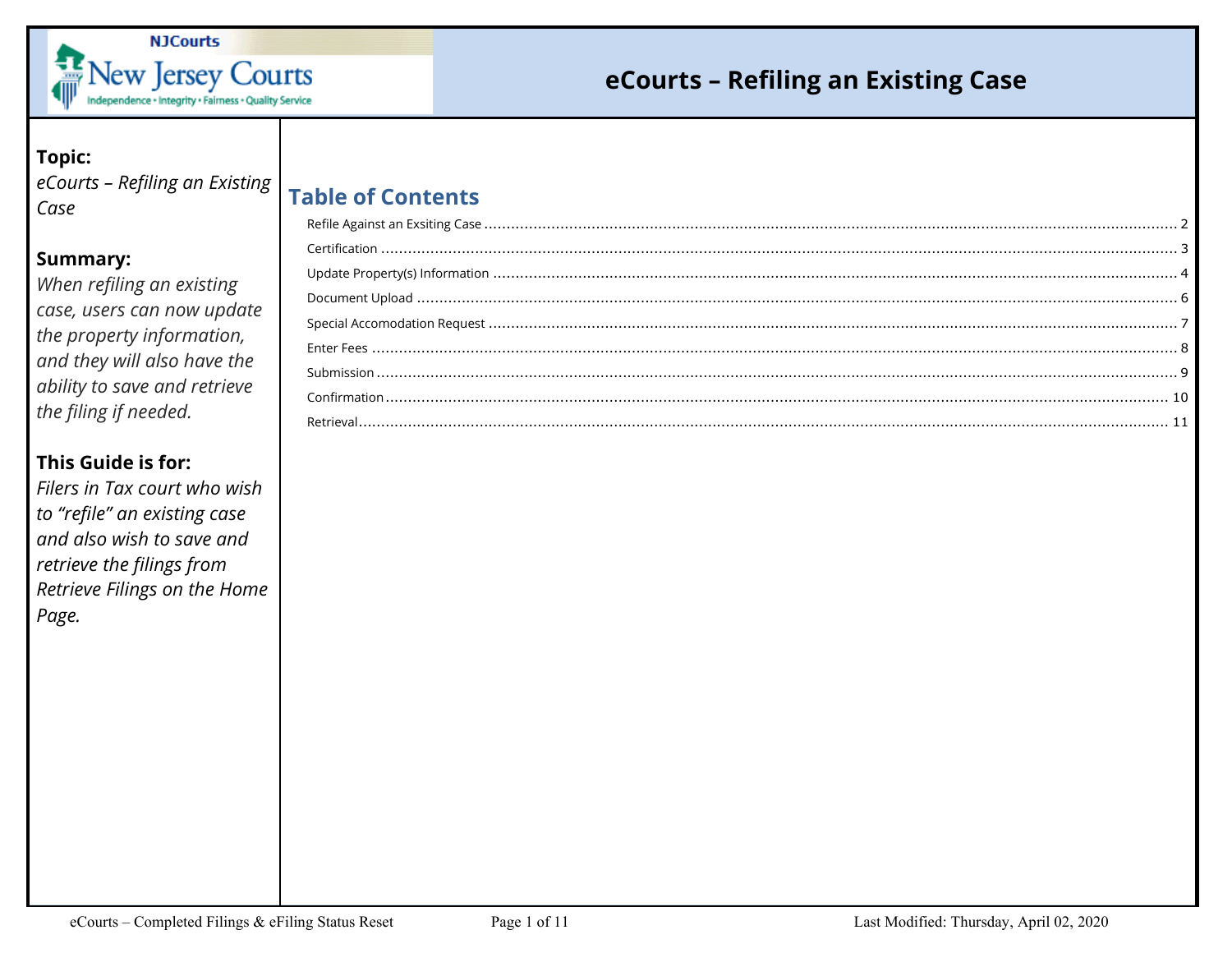<span id="page-1-0"></span>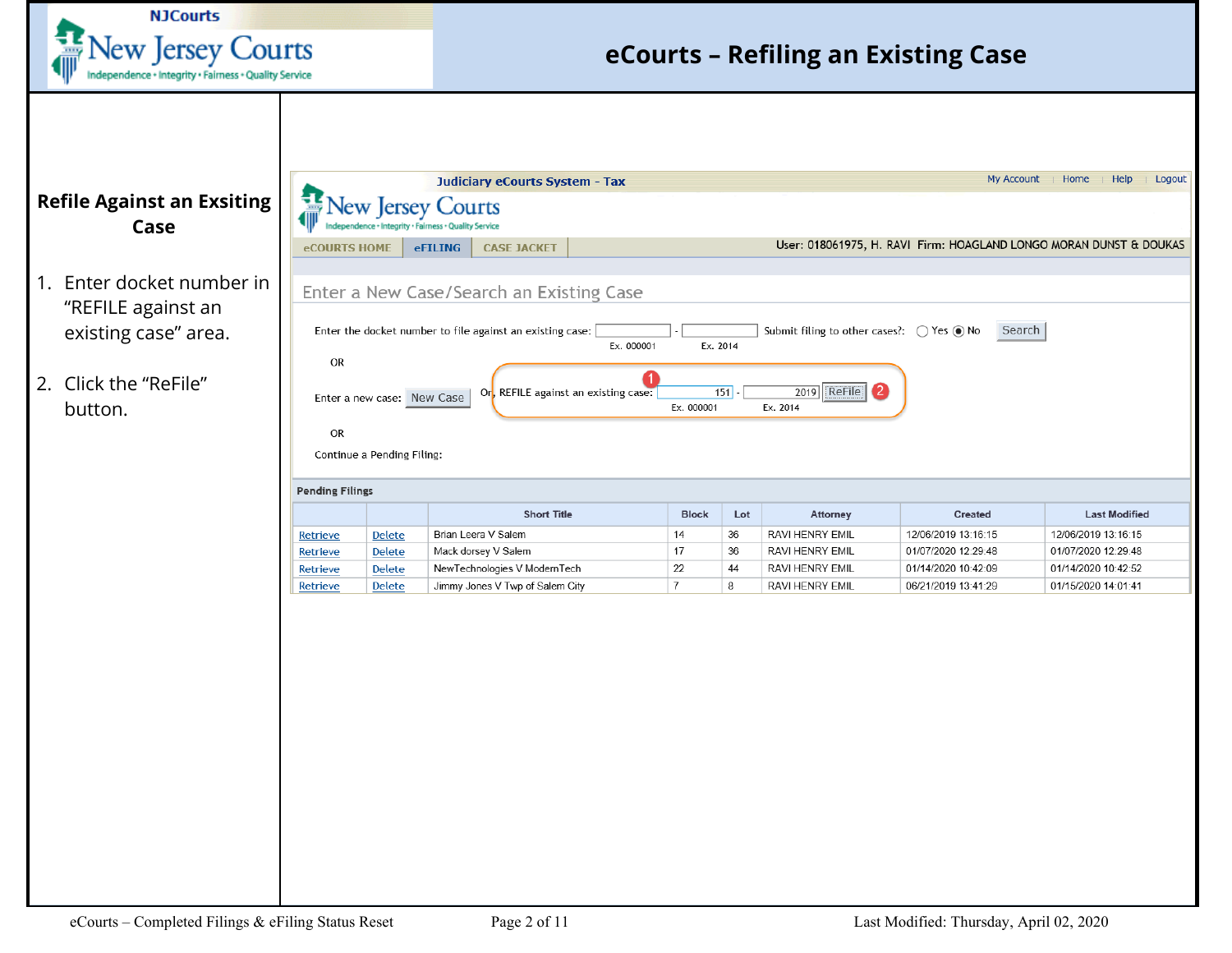

### <span id="page-2-0"></span>**Certification**

3. Click "Ok" within the Submit ReFiling pop up to certify that "except for the property information and assessment year, all other case details are unchanged from the previous year".

|                                                            |                            | <b>Judiciary eCourts System - Tax</b>                                            |    |    |                                                                                                                                                      | My Account                                                         | Home<br>Help<br>Logout |
|------------------------------------------------------------|----------------------------|----------------------------------------------------------------------------------|----|----|------------------------------------------------------------------------------------------------------------------------------------------------------|--------------------------------------------------------------------|------------------------|
|                                                            |                            | <b>Vew Jersey Courts</b><br>ndependence + Integrity + Fairness + Quality Service |    |    |                                                                                                                                                      |                                                                    |                        |
| <b>eCOURTS HOME</b>                                        |                            | <b>CASE JACKET</b><br><b>eFILING</b>                                             |    |    |                                                                                                                                                      | User: 018061975, H. RAVI Firm: HOAGLAND LONGO MORAN DUNST & DOUKAS |                        |
|                                                            |                            |                                                                                  |    |    |                                                                                                                                                      |                                                                    |                        |
|                                                            |                            | Enter a New Case/Search an Existing Case                                         |    |    |                                                                                                                                                      |                                                                    |                        |
|                                                            | Enter a new case: New Case | Or, REFILE against an exis                                                       |    |    | By clicking Ok, I certify that, EXCEPT for the<br>property information and assessment year, all case<br>details from the previous case is unchanged. |                                                                    |                        |
| <b>OR</b>                                                  | Continue a Pending Filing: |                                                                                  |    |    |                                                                                                                                                      |                                                                    |                        |
|                                                            |                            |                                                                                  |    |    |                                                                                                                                                      |                                                                    |                        |
|                                                            |                            | <b>Short Title</b>                                                               |    |    | Ok<br>Cancel                                                                                                                                         | Created                                                            | <b>Last Modified</b>   |
|                                                            | <b>Delete</b>              | Brian Leera V Salem                                                              |    |    |                                                                                                                                                      | 12/06/2019 13:16:15                                                | 12/06/2019 13:16:15    |
|                                                            | <b>Delete</b>              | Mack dorsey V Salem                                                              | 17 | 36 | <b>RAVI HENRY EMIL</b>                                                                                                                               | 01/07/2020 12:29:48                                                | 01/07/2020 12:29:48    |
| <b>Pending Filings</b><br>Retrieve<br>Retrieve<br>Retrieve | <b>Delete</b>              | NewTechnologies V ModernTech                                                     | 22 | 44 | <b>RAVI HENRY EMIL</b>                                                                                                                               | 01/14/2020 10:42:09                                                | 01/14/2020 10:42:52    |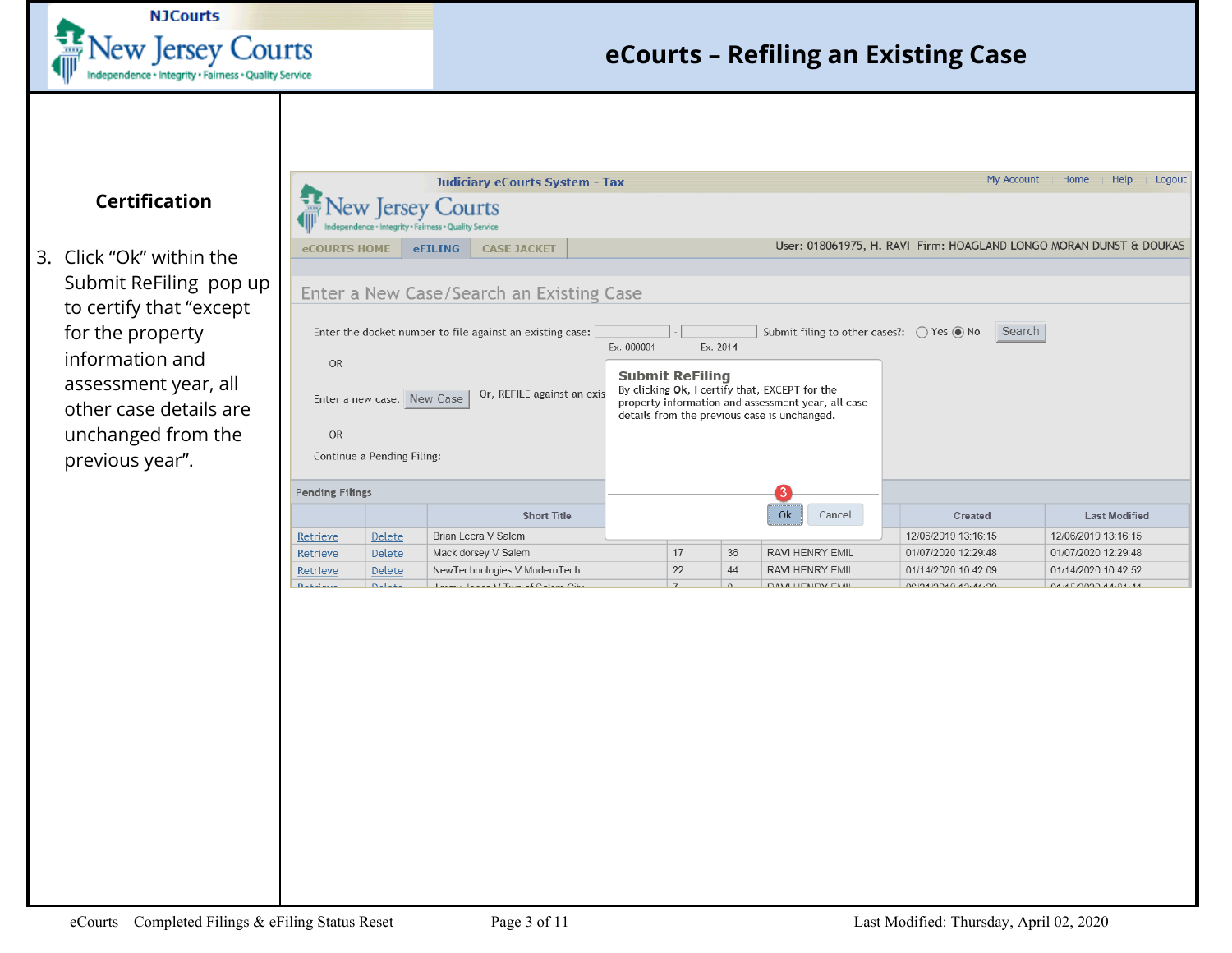

### <span id="page-3-0"></span>**Update Property(s) Information**

1. Click the "Modify" link you wish to modify the values associated with existing property(s).

|                                                      |                                                                                                                                                                                                                                                                                                                                                                                                                                                                                                                                                                                                                                                                                                                                                                                                                                                                                                                                                                                                                                                                       | Judiciary eCourts System - Tax |           |  |                     |  | My Account                              | Home                         | Help<br>Logout     |  |
|------------------------------------------------------|-----------------------------------------------------------------------------------------------------------------------------------------------------------------------------------------------------------------------------------------------------------------------------------------------------------------------------------------------------------------------------------------------------------------------------------------------------------------------------------------------------------------------------------------------------------------------------------------------------------------------------------------------------------------------------------------------------------------------------------------------------------------------------------------------------------------------------------------------------------------------------------------------------------------------------------------------------------------------------------------------------------------------------------------------------------------------|--------------------------------|-----------|--|---------------------|--|-----------------------------------------|------------------------------|--------------------|--|
| <b>Update Property(s)</b><br><b>Information</b>      | 霊<br><b>New Jersey Courts</b>                                                                                                                                                                                                                                                                                                                                                                                                                                                                                                                                                                                                                                                                                                                                                                                                                                                                                                                                                                                                                                         |                                |           |  |                     |  |                                         |                              |                    |  |
|                                                      | <b>eCOURTS HOME</b>                                                                                                                                                                                                                                                                                                                                                                                                                                                                                                                                                                                                                                                                                                                                                                                                                                                                                                                                                                                                                                                   |                                |           |  |                     |  |                                         |                              |                    |  |
| Click the "Modify" link if<br>you wish to modify the | Property(s)                                                                                                                                                                                                                                                                                                                                                                                                                                                                                                                                                                                                                                                                                                                                                                                                                                                                                                                                                                                                                                                           |                                |           |  |                     |  |                                         |                              |                    |  |
| values associated with<br>existing property(s).      | User: 018061975, H. RAVI Firm: HOAGLAND LONGO MORAN DUNST & DOUKAS<br>eFILING<br><b>CASE JACKET</b><br>Prior Case Details   Case Number: 000151-2019<br>Case Caption: geoff Marsh on behalf of Judge Richard Hughes Complex North Wing V Salem<br>Case Initiation Date: 04/10/2019<br>Court Type: TAX<br>Counterclaim: NO<br>Judge: PATRICK DeALMEIDA, P.J.T.C.<br>Case Track: Small-Single Family<br>Case Status: OPEN<br>Small Claims: YES<br>Case Type: Added/Omitted Assessment<br>Hurricane Sandy Related: NO<br>Plaintiff(s) $\blacktriangleright$<br>Defendant(s) $\blacktriangleright$<br><b>ABSECON CITY</b><br>Property(s) ▶<br><b>Property Information</b><br><b>Property Identifiers</b><br><b>Property Address</b><br>Original Assessment   County Tax Board Assessment<br>Location<br>Year<br>$\vert$ 1.<br>Plaintiff Association:<br>OWNER<br>Block: 14<br>Land:<br>$$0.00$   Land:<br>\$0.00<br>County: ATLANTIC<br>1-4 Family Residence<br>25<br>Improvements: \$0.00<br>Improvements: \$0.00<br>Lot:<br>2019<br>Main St<br>Modify<br>Property Type: |                                |           |  |                     |  |                                         |                              |                    |  |
|                                                      |                                                                                                                                                                                                                                                                                                                                                                                                                                                                                                                                                                                                                                                                                                                                                                                                                                                                                                                                                                                                                                                                       |                                |           |  |                     |  |                                         |                              |                    |  |
|                                                      |                                                                                                                                                                                                                                                                                                                                                                                                                                                                                                                                                                                                                                                                                                                                                                                                                                                                                                                                                                                                                                                                       |                                |           |  |                     |  |                                         |                              | <b>GEOFF MARSH</b> |  |
|                                                      |                                                                                                                                                                                                                                                                                                                                                                                                                                                                                                                                                                                                                                                                                                                                                                                                                                                                                                                                                                                                                                                                       |                                |           |  |                     |  |                                         |                              |                    |  |
|                                                      |                                                                                                                                                                                                                                                                                                                                                                                                                                                                                                                                                                                                                                                                                                                                                                                                                                                                                                                                                                                                                                                                       |                                |           |  |                     |  |                                         |                              |                    |  |
|                                                      | City                                                                                                                                                                                                                                                                                                                                                                                                                                                                                                                                                                                                                                                                                                                                                                                                                                                                                                                                                                                                                                                                  | Abatement/Exemption:NO         | (Class 2) |  | Unit:<br>Qualifier: |  | \$0.00<br>Exemption:<br>Total:          | Exemption:<br>$$0.00$ Total: | \$0.00<br>\$0.00   |  |
|                                                      | * Are any prior year(s) pending in the Tax Court for the same property(s)? $\circled{ }$ No $\circlearrowright$ Yes                                                                                                                                                                                                                                                                                                                                                                                                                                                                                                                                                                                                                                                                                                                                                                                                                                                                                                                                                   |                                |           |  |                     |  |                                         | Save                         | Continue           |  |
|                                                      |                                                                                                                                                                                                                                                                                                                                                                                                                                                                                                                                                                                                                                                                                                                                                                                                                                                                                                                                                                                                                                                                       |                                |           |  |                     |  |                                         |                              |                    |  |
| eCourts - Completed Filings & eFiling Status Reset   |                                                                                                                                                                                                                                                                                                                                                                                                                                                                                                                                                                                                                                                                                                                                                                                                                                                                                                                                                                                                                                                                       | Page 4 of 11                   |           |  |                     |  | Last Modified: Thursday, April 02, 2020 |                              |                    |  |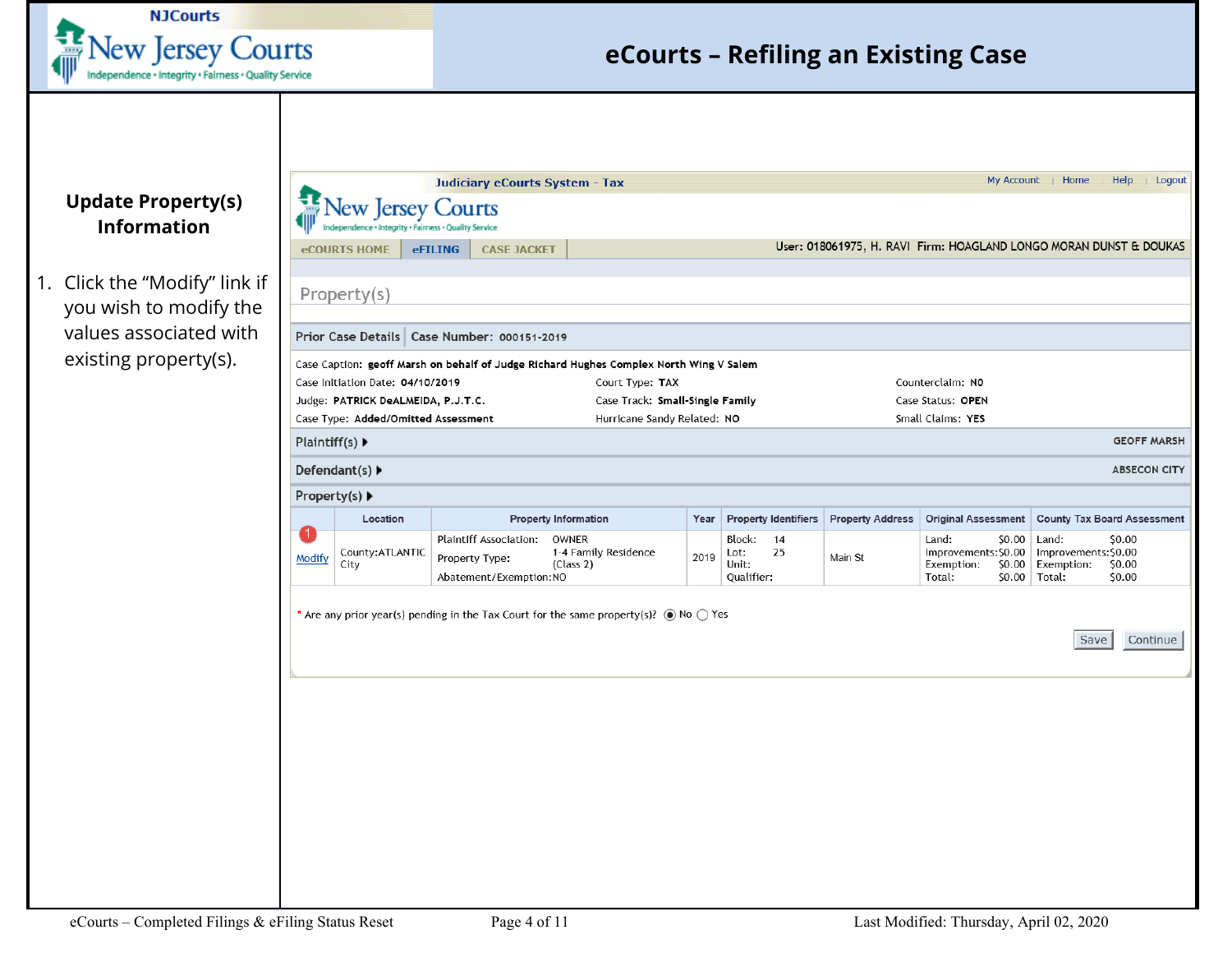

2. Make desired changes to the data associated to the existing property(s).

**Note**: Click the 'Modify Property' button to ensure all the modified property data is entered and the pop-up.is closed.

3. Click the "Continue" button to proceed to upload documents.

|                                                                                                                                                            | <b>Judiciary eCourts System - Tax</b>                                                            |                                                                                |                                                                 | My Account   Home          |      | Help   Logout                                                        |                                           |
|------------------------------------------------------------------------------------------------------------------------------------------------------------|--------------------------------------------------------------------------------------------------|--------------------------------------------------------------------------------|-----------------------------------------------------------------|----------------------------|------|----------------------------------------------------------------------|-------------------------------------------|
| New Jercey Courts<br>2<br>Modify Property<br>* Property<br>1-4 Family Residence (Class 2)<br>Type:<br>* County:<br><b>ATLANTIC</b><br>$\checkmark$<br>2019 | $\blacktriangledown$<br>$\checkmark$<br>Absecon City<br>Municipality:<br>* Block:<br>$\sqrt{14}$ | * Plaintiff Association<br>with Property:<br>Abatement/Exemption: $\Box$<br>25 | OWNER<br>Unit:                                                  | $\checkmark$<br>Qualifier: |      | <b>DUNST &amp; DOUKAS</b>                                            |                                           |
| Assessment<br>Year:<br>* Street<br>Main St<br>Address:                                                                                                     |                                                                                                  | Lot:                                                                           |                                                                 |                            |      |                                                                      |                                           |
| * Original Assessment<br>100000.00<br>Land<br>Improvements<br>23000.00<br>Total<br>121000.00<br>Exemption<br>2000.00                                       |                                                                                                  | * County Board Assessment<br>Land<br>Improvements<br>Total<br>Exemption        | 280000.00<br>$\star$ $\star$<br>1000.00<br>279000.00<br>2000.00 |                            |      |                                                                      | <b>GEOFF MARSH</b><br><b>ABSECON CITY</b> |
| $\star$ $\star$                                                                                                                                            |                                                                                                  |                                                                                | Modify Property                                                 | Cancel                     |      | <b>Board Assessment</b><br>\$0.00<br>nts: \$0.00<br>\$0.00<br>\$0.00 | 3                                         |
|                                                                                                                                                            |                                                                                                  |                                                                                |                                                                 |                            | Save |                                                                      | Continue                                  |
|                                                                                                                                                            |                                                                                                  |                                                                                |                                                                 |                            |      |                                                                      |                                           |
|                                                                                                                                                            |                                                                                                  |                                                                                |                                                                 |                            |      |                                                                      |                                           |
|                                                                                                                                                            |                                                                                                  |                                                                                |                                                                 |                            |      |                                                                      |                                           |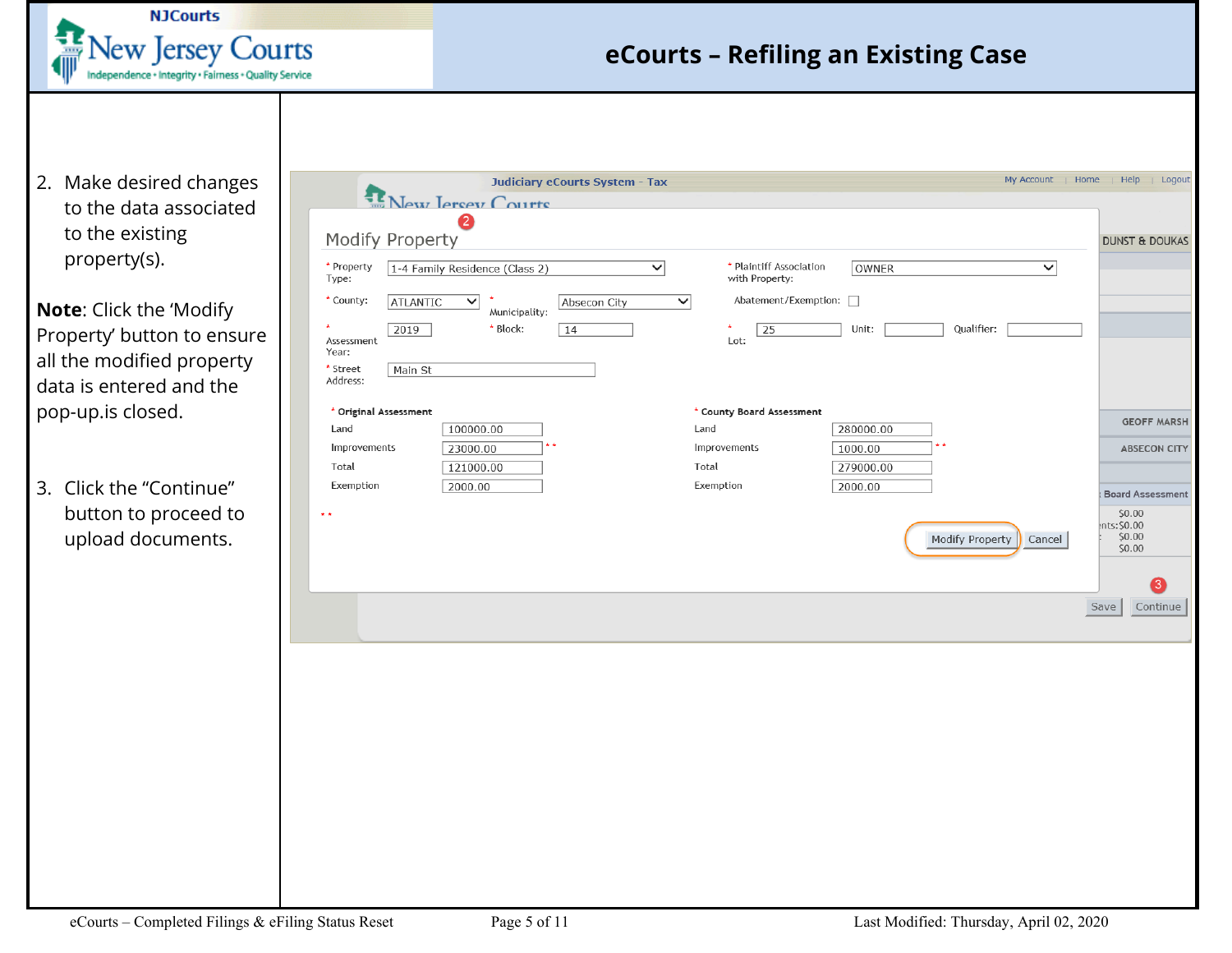

#### <span id="page-5-0"></span>**Document Upload**

1. Upload the required and optional documents.

**Note:** You may .use the Save button to retrieve the filing later.

2. Click Continue to proceed.

**Note**: A pop up may display as a reminder to serve a copy to the concerned attorney.

|                | ew Jersey                          |                                                             |                                                  |                                                                                                                                                                        |                                        |                                                                    |                            |  |  |
|----------------|------------------------------------|-------------------------------------------------------------|--------------------------------------------------|------------------------------------------------------------------------------------------------------------------------------------------------------------------------|----------------------------------------|--------------------------------------------------------------------|----------------------------|--|--|
|                |                                    | <b>Fairness . Quality</b>                                   |                                                  |                                                                                                                                                                        |                                        |                                                                    |                            |  |  |
|                | <b>eCOURTS HOME</b>                | <b>eFILING</b>                                              | <b>CASE JACKET</b>                               |                                                                                                                                                                        |                                        | User: 018061975, H. RAVI Firm: HOAGLAND LONGO MORAN DUNST & DOUKAS |                            |  |  |
|                |                                    |                                                             |                                                  |                                                                                                                                                                        |                                        |                                                                    |                            |  |  |
|                |                                    | <b>Upload Required Documents</b>                            |                                                  |                                                                                                                                                                        |                                        |                                                                    |                            |  |  |
|                |                                    |                                                             | Prior Case Details   Case Number: 000151-2019    |                                                                                                                                                                        |                                        |                                                                    |                            |  |  |
|                |                                    |                                                             |                                                  | Case Caption: geoff Marsh on behalf of Judge Richard Hughes Complex North Wing V Salem                                                                                 |                                        |                                                                    |                            |  |  |
|                | Case Initiation Date: 04/10/2019   |                                                             |                                                  | Court Type: TAX                                                                                                                                                        |                                        | Counterclaim: NO                                                   |                            |  |  |
|                |                                    | Judge: PATRICK DeALMEIDA, P.J.T.C.                          |                                                  | Case Track: Small-Single Family                                                                                                                                        | Case Status: OPEN<br>Small Claims: YES |                                                                    |                            |  |  |
| Plaintiff(s) ▶ |                                    | Case Type: Added/Omitted Assessment                         |                                                  | Hurricane Sandy Related: NO                                                                                                                                            |                                        |                                                                    | <b>GEOFF MARSH</b>         |  |  |
|                | Defendant(s) $\blacktriangleright$ |                                                             |                                                  |                                                                                                                                                                        |                                        |                                                                    | <b>ABSECON CITY</b>        |  |  |
|                | Property(s) ▶                      |                                                             |                                                  |                                                                                                                                                                        |                                        |                                                                    | <b>Total Properties: 1</b> |  |  |
|                |                                    |                                                             |                                                  |                                                                                                                                                                        |                                        |                                                                    |                            |  |  |
|                |                                    |                                                             |                                                  |                                                                                                                                                                        |                                        |                                                                    |                            |  |  |
|                | Upload Required Documents ▶        |                                                             |                                                  |                                                                                                                                                                        |                                        |                                                                    |                            |  |  |
|                |                                    |                                                             | To upload documents please accept the following: |                                                                                                                                                                        |                                        |                                                                    |                            |  |  |
|                |                                    |                                                             |                                                  | $\star$ $\Box$ I certify that I have redacted all confidential personal identifiers from all documents included in this electronic submission pursuant to Rule 1:38-7. |                                        |                                                                    |                            |  |  |
|                |                                    | <b>Document Name</b>                                        |                                                  | <b>Document Description</b>                                                                                                                                            | <b>Access Restrictions</b>             | <b>File Name</b>                                                   |                            |  |  |
| Ŵ              | Complaint                          |                                                             |                                                  | Complaint                                                                                                                                                              |                                        | $\overline{\lambda}$ Complaint.pdf                                 |                            |  |  |
| Ŵ              |                                    | County Board of Taxation Judgment                           |                                                  | <b>County Board of Taxation Judgment</b>                                                                                                                               |                                        | County Board of Taxation Judgment.pdf                              |                            |  |  |
| Ŵ              | Proof of Service                   |                                                             |                                                  | <b>Proof of Service</b>                                                                                                                                                |                                        | Proof Of Mail2.pdf                                                 |                            |  |  |
| O              |                                    |                                                             |                                                  |                                                                                                                                                                        |                                        |                                                                    | $\overline{2}$             |  |  |
|                |                                    |                                                             |                                                  |                                                                                                                                                                        |                                        | Save<br><b>Back</b>                                                |                            |  |  |
|                |                                    |                                                             |                                                  |                                                                                                                                                                        |                                        |                                                                    |                            |  |  |
|                |                                    |                                                             |                                                  |                                                                                                                                                                        |                                        |                                                                    |                            |  |  |
|                |                                    |                                                             |                                                  |                                                                                                                                                                        |                                        |                                                                    |                            |  |  |
|                |                                    |                                                             |                                                  |                                                                                                                                                                        |                                        |                                                                    |                            |  |  |
|                | <b>Attention</b>                   |                                                             |                                                  |                                                                                                                                                                        |                                        |                                                                    |                            |  |  |
|                |                                    |                                                             |                                                  | Note: After you complete your filing in eCourts, please serve a copy to the following attorneys pursuant to Rule 1:5.                                                  |                                        |                                                                    | Continue                   |  |  |
|                | ATLANTIC for                       | <b>Attorney Name Party Name</b><br>County Board of Taxation |                                                  |                                                                                                                                                                        |                                        |                                                                    |                            |  |  |
|                |                                    |                                                             |                                                  |                                                                                                                                                                        |                                        |                                                                    |                            |  |  |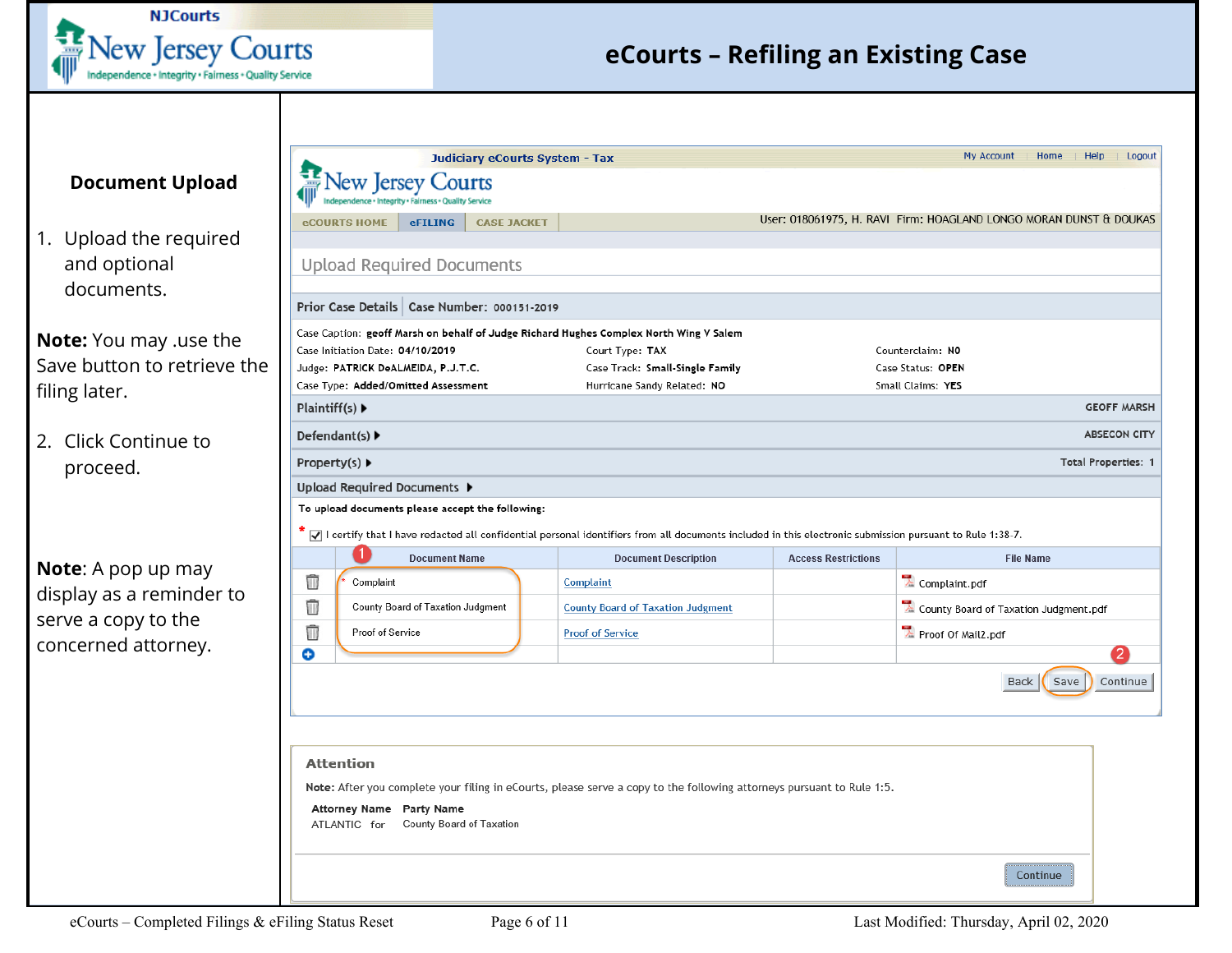<span id="page-6-0"></span>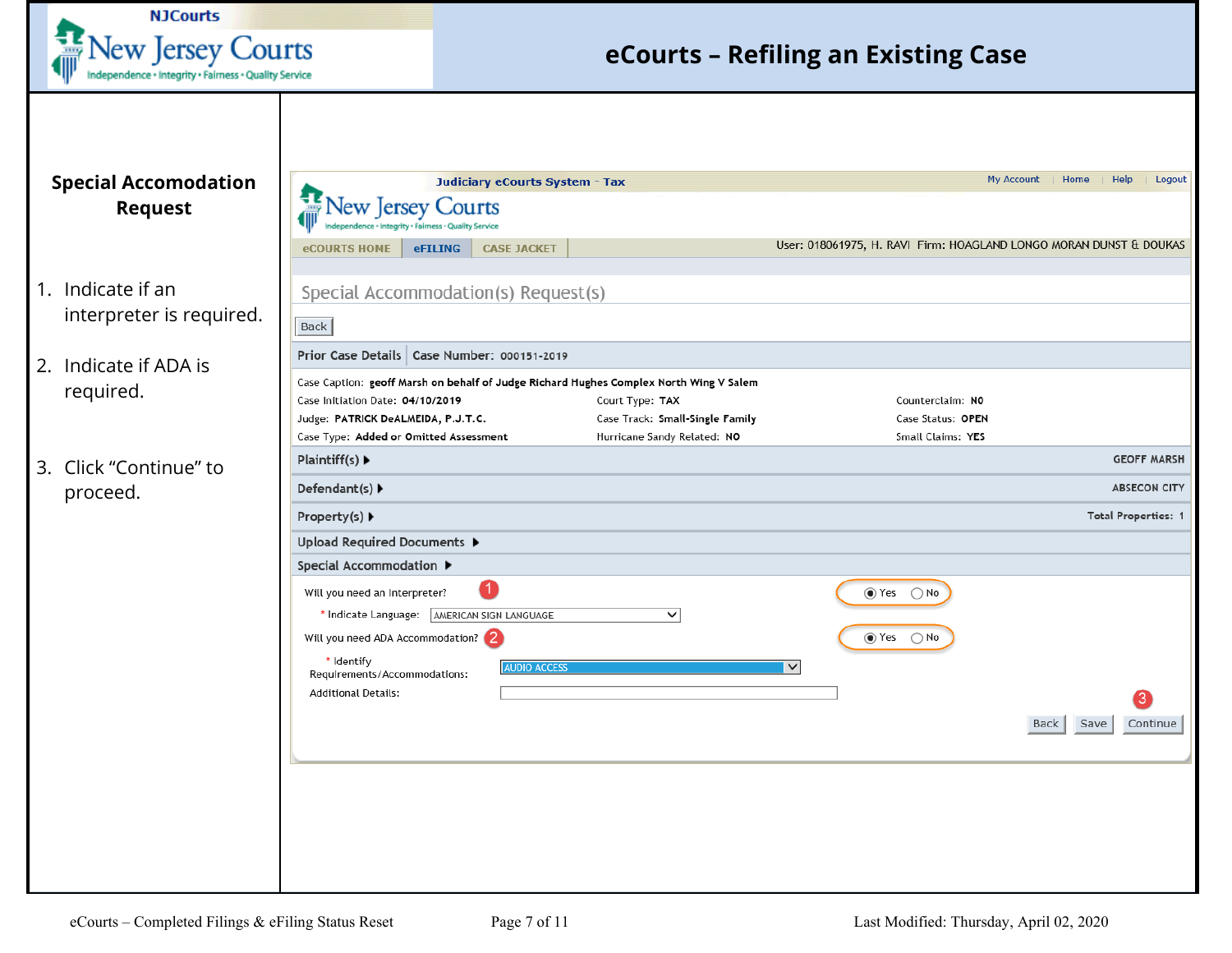

<span id="page-7-0"></span>

|                                        | <b>Vew Jersey Courts</b>                                                                                                                                                                                                                                                                                                             |                                          |                        | Judiciary eCourts System - Tax                                                                                                                                              |                                                   |                                                                    |                                                            |                                                   | My Account   Home |                                   | Help                       | Logout                     |
|----------------------------------------|--------------------------------------------------------------------------------------------------------------------------------------------------------------------------------------------------------------------------------------------------------------------------------------------------------------------------------------|------------------------------------------|------------------------|-----------------------------------------------------------------------------------------------------------------------------------------------------------------------------|---------------------------------------------------|--------------------------------------------------------------------|------------------------------------------------------------|---------------------------------------------------|-------------------|-----------------------------------|----------------------------|----------------------------|
|                                        |                                                                                                                                                                                                                                                                                                                                      |                                          |                        |                                                                                                                                                                             |                                                   | User: 018061975, H. RAVI Firm: HOAGLAND LONGO MORAN DUNST & DOUKAS |                                                            |                                                   |                   |                                   |                            |                            |
| <b>Enter Fees</b>                      | eCOURTS HOME                                                                                                                                                                                                                                                                                                                         | <b>eFILING</b>                           | <b>CASE JACKET</b>     |                                                                                                                                                                             |                                                   |                                                                    |                                                            |                                                   |                   |                                   |                            |                            |
|                                        | <b>Enter Fees</b>                                                                                                                                                                                                                                                                                                                    |                                          |                        |                                                                                                                                                                             |                                                   |                                                                    |                                                            |                                                   |                   |                                   |                            |                            |
| On the Enter Fees page:                | Back                                                                                                                                                                                                                                                                                                                                 |                                          |                        |                                                                                                                                                                             |                                                   |                                                                    |                                                            |                                                   |                   |                                   |                            |                            |
|                                        | Prior Case Details Case Number: 000151-2019                                                                                                                                                                                                                                                                                          |                                          |                        |                                                                                                                                                                             |                                                   |                                                                    |                                                            |                                                   |                   |                                   |                            |                            |
| 1. Select Payment Method               | Case Initiation Date: 04/10/2019<br>Judge: PATRICK DeALMEIDA, P.J.T.C.<br>Case Type: Added or Omitted Assessment                                                                                                                                                                                                                     |                                          |                        | Case Caption: geoff Marsh on behalf of Judge Richard Hughes Complex North Wing V Salem<br>Court Type: TAX<br>Case Track: Small-Single Family<br>Hurricane Sandy Related: NO |                                                   |                                                                    | Counterclaim: NO<br>Case Status: OPEN<br>Small Claims: YES |                                                   |                   |                                   |                            |                            |
| 2. You have the option of              | Plaintiff(s) $\blacktriangleright$                                                                                                                                                                                                                                                                                                   |                                          |                        |                                                                                                                                                                             |                                                   |                                                                    |                                                            |                                                   |                   |                                   |                            | <b>GEOFF MARSH</b>         |
| viewing or printing the                | Party Type                                                                                                                                                                                                                                                                                                                           | Name                                     |                        |                                                                                                                                                                             | Address                                           |                                                                    |                                                            |                                                   | Phone             |                                   | Attorney                   |                            |
| page.                                  | INDIVIDUAL<br>Marsh, geoff<br>37 JOHN ST UPDATE 5-16-16 PFF QA CAMS PO BOX 480 NEW BRUNSWICK NJ 08903<br>Defendant(s) $\blacktriangleright$<br>Name                                                                                                                                                                                  |                                          |                        | HENRY EMIL RAVI                                                                                                                                                             |                                                   |                                                                    |                                                            |                                                   |                   |                                   |                            |                            |
|                                        |                                                                                                                                                                                                                                                                                                                                      |                                          |                        |                                                                                                                                                                             |                                                   |                                                                    | ABSECON CITY                                               |                                                   |                   |                                   |                            |                            |
|                                        | Party Type                                                                                                                                                                                                                                                                                                                           |                                          |                        |                                                                                                                                                                             | <b>Address</b>                                    |                                                                    |                                                            | Phone                                             |                   |                                   | Attorney                   |                            |
| 3. You may use the Back                | MUNICIPALITY                                                                                                                                                                                                                                                                                                                         | Absecon City                             |                        | Municipal Complex 100 Mill Rd Absecon NJ 08625-1212                                                                                                                         |                                                   |                                                                    |                                                            |                                                   |                   | A MICHAEL RUBIN                   |                            |                            |
| button to go back                      | Property(s) $\blacktriangleright$                                                                                                                                                                                                                                                                                                    |                                          |                        |                                                                                                                                                                             |                                                   |                                                                    |                                                            |                                                   |                   |                                   |                            | <b>Total Properties: 1</b> |
|                                        | Location                                                                                                                                                                                                                                                                                                                             |                                          |                        | Property Information                                                                                                                                                        | Year   Property Identifiers                       | Property Address                                                   |                                                            | Original Assessment                               |                   | County Tax Board Assessment       |                            |                            |
| 4. Save button is available<br>to Save | County: ATLANTIC<br>ABSECON CITY<br>City                                                                                                                                                                                                                                                                                             | Plaintiff Association:<br>Property Type: | Abatement/Exemption:No | OWNER<br>1-4 Family Residence (Class 2) 2020                                                                                                                                | Block:<br>14<br>Lot:<br>25<br>Unit:<br>Qualifier: | Main St                                                            | Land:<br>Exemption:<br>Total:                              | \$0.00<br>Improvements:\$0.00<br>\$0.00<br>\$0.00 | Land:<br>Total:   | Improvements:\$0.00<br>Exemption: | \$0.00<br>\$0.00<br>\$0.00 |                            |
| Else,                                  |                                                                                                                                                                                                                                                                                                                                      |                                          |                        | * Are any prior year(s) pending in the Tax Court for the same property(s)? No                                                                                               |                                                   |                                                                    |                                                            |                                                   |                   |                                   |                            |                            |
|                                        | Upload Required Documents ▶                                                                                                                                                                                                                                                                                                          |                                          |                        |                                                                                                                                                                             |                                                   |                                                                    |                                                            |                                                   |                   |                                   |                            |                            |
| 5. Submit your filing.                 | To upload documents please accept the following:                                                                                                                                                                                                                                                                                     |                                          |                        | * I certify that I have redacted all confidential personal identifiers from all documents included in this electronic submission pursuant to Rule 1:38-7.                   |                                                   |                                                                    |                                                            |                                                   |                   |                                   |                            |                            |
|                                        | * Complaint<br>County Board of Taxation Judgment                                                                                                                                                                                                                                                                                     |                                          |                        | Complaint                                                                                                                                                                   |                                                   |                                                                    | Complaint.pdf                                              | County Board of Taxation Judgment.pdf             |                   |                                   |                            |                            |
|                                        | Proof of Service                                                                                                                                                                                                                                                                                                                     |                                          |                        | County Board of Taxation Judgment<br>Proof of Service                                                                                                                       |                                                   |                                                                    | Proof Of Mail2.pdf                                         |                                                   |                   |                                   |                            |                            |
|                                        | Special Accommodation ▶                                                                                                                                                                                                                                                                                                              |                                          |                        |                                                                                                                                                                             |                                                   |                                                                    |                                                            |                                                   |                   |                                   |                            |                            |
|                                        | Will you need an Interpreter?<br>Indicate Language:<br>Will you need ADA Accommodation?<br>Identify Requirements/Accommodations: AUDIO ACCESS<br>Fees $\triangleright$<br>Complaint Filing Fee: \$50.00<br>Select Payment Method: Collateral Account V<br>Select Account Number: $44380 \vee$<br>Attorney's Client Reference Number: |                                          | Yes<br>Yes             | AMERICAN SIGN LANGUAGE                                                                                                                                                      |                                                   |                                                                    |                                                            | View/Print This Filing                            | Back              | Save                              |                            | Submit                     |
|                                        |                                                                                                                                                                                                                                                                                                                                      |                                          |                        |                                                                                                                                                                             |                                                   |                                                                    |                                                            |                                                   |                   |                                   |                            |                            |

eCourts – Completed Filings & eFiling Status Reset Page 8 of 11 Last Modified: Thursday, April 02, 2020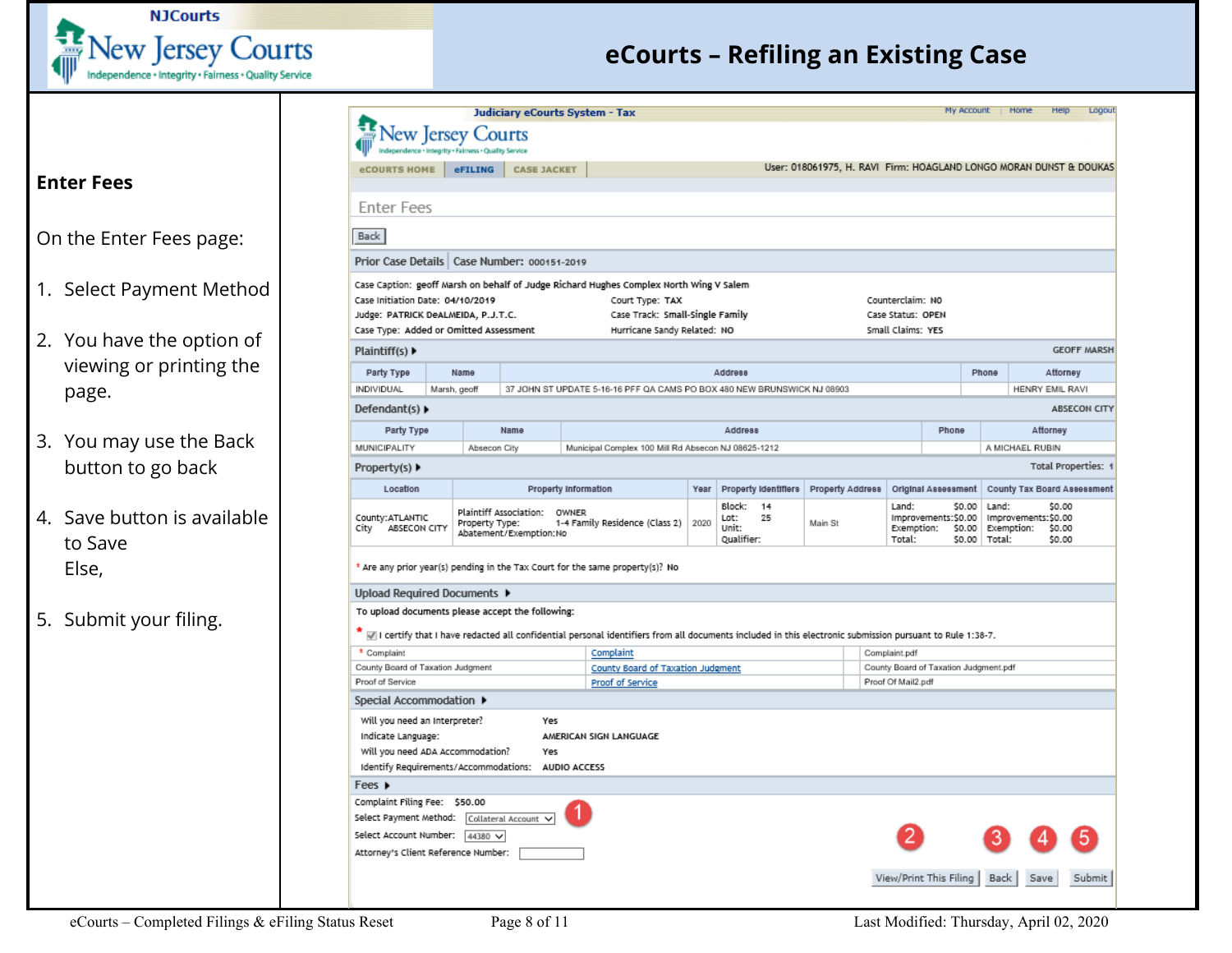

#### **Submission**

<span id="page-8-0"></span>When you try to submit a pop up appears for you to read the 'Certification to submit the filing' and you may

- 1. Click "Cancel" to cancel the submission or,
- 2. Click "Accept" to submit.

| be:                          | Certification to submit filing                                                                                                                                                                                                                                                                                | ナマ・マ<br>bvements: S0.0<br>ption:<br>SO.0 |
|------------------------------|---------------------------------------------------------------------------------------------------------------------------------------------------------------------------------------------------------------------------------------------------------------------------------------------------------------|------------------------------------------|
| Exemption:N                  | I understand that:                                                                                                                                                                                                                                                                                            | \$0.0                                    |
| Fax Court f<br>t the followi | I am required to redact confidential personal identifiers pursuant to<br>R.1:38-7, unless otherwise required by statute, rule, administrative<br>directive, or court order, and that the Judiciary will neither review nor<br>redact any document if I include confidential personal identifiers in<br>error. |                                          |
| ll confidentia               | Once the filing is submitted it cannot be deleted without a court order.                                                                                                                                                                                                                                      | uant to Rule 1                           |
|                              | Any deletions may require the filing of a motion to delete a document<br>from the case jacket and an amended document where appropriate.                                                                                                                                                                      | Ιf<br>d of Taxation Ju                   |
|                              | If any information is entered directly into eCourts incorrectly, a court<br>٠<br>order will be required to make any corrections.                                                                                                                                                                              | $2$ .pdf                                 |
| Yes<br>AME<br>Yes            | No refunds will be offered in the event a filing with a court fee is<br>submitted erroneously.                                                                                                                                                                                                                |                                          |
| <b>AUD</b><br>tions:         | By clicking the Accept button, I certify that I have reviewed ALL,<br>information and documents for accuracy prior to submitting the filing.                                                                                                                                                                  |                                          |
| Account V                    |                                                                                                                                                                                                                                                                                                               |                                          |
|                              | $\mathbf{2}$<br>1                                                                                                                                                                                                                                                                                             |                                          |
|                              | Cancel<br>Accept                                                                                                                                                                                                                                                                                              | nt This Filind                           |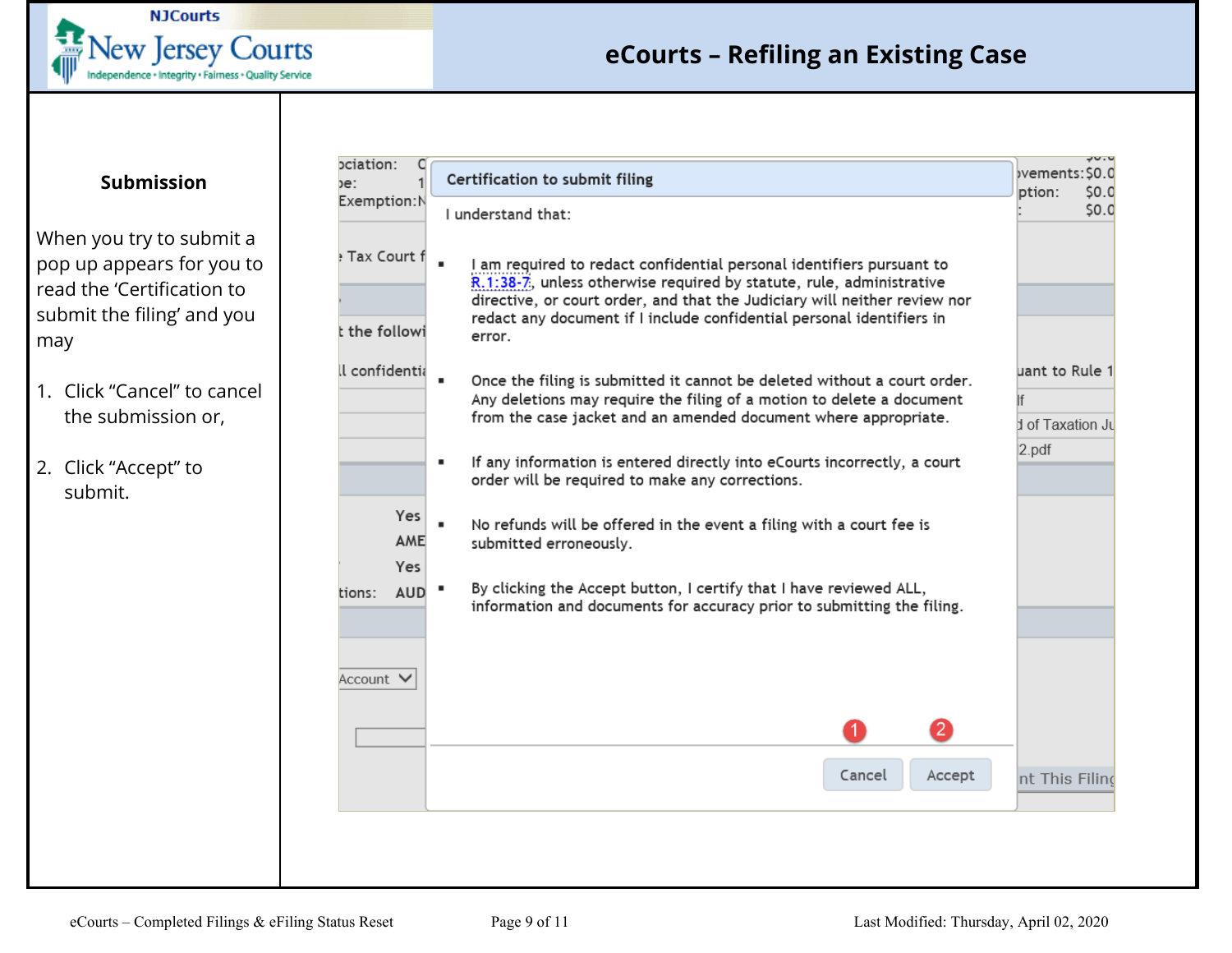<span id="page-9-0"></span>